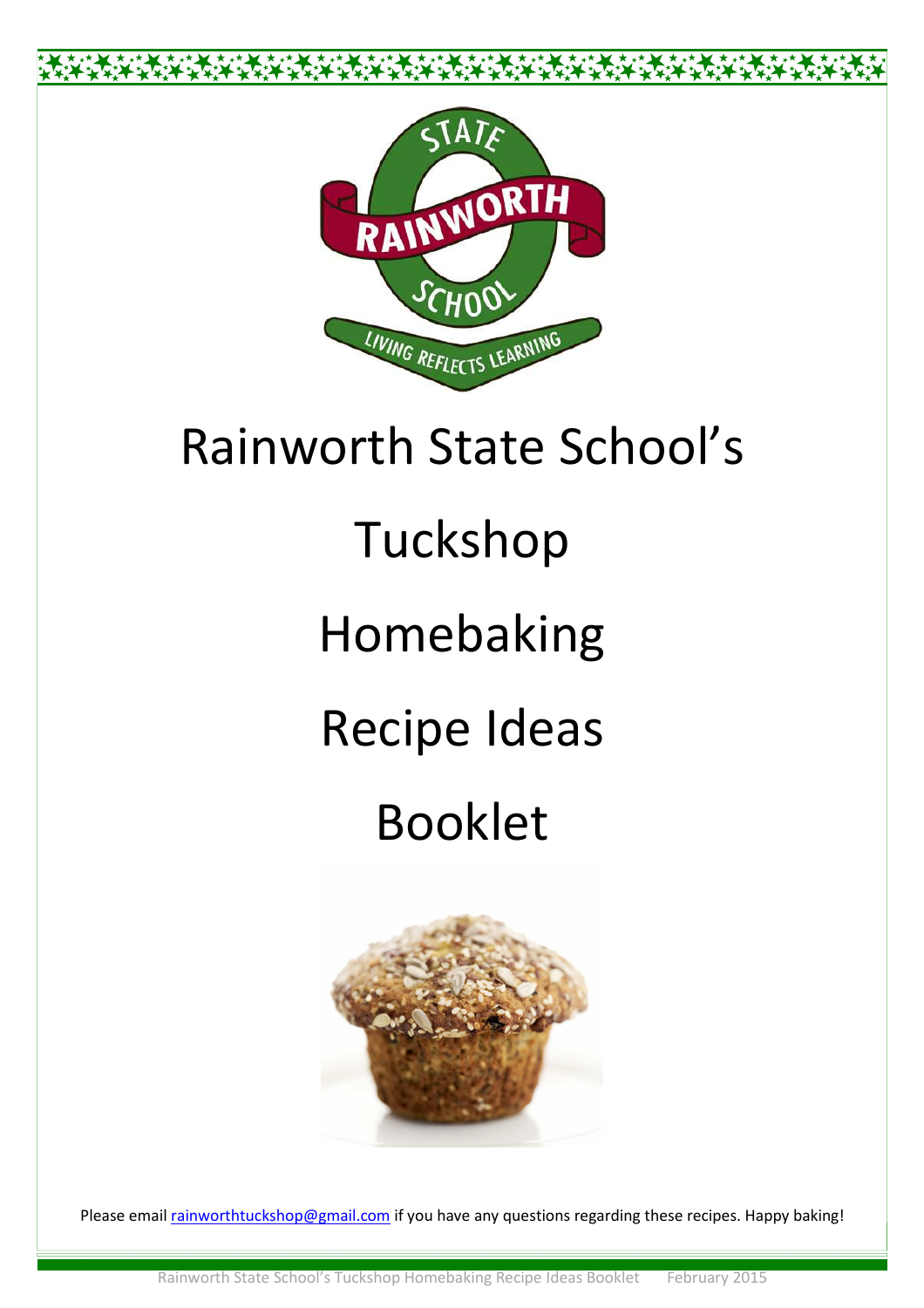#### Anzac Biscuits

1 cup plain flour

1 cup rolled oats

1/2 cup brown sugar

1 cup desiccated coconut

125g butter

2 tblsp golden syrup

2 tblsp water

½ tsp bi-carb of soda

In a large bowl, mix together dry ingredients. In a saucepan, melt butter, water and golden syrup and then add bicarb soda. Add butter mix to the dry ingredients and mix well. Roll tblsp of mix into balls, flatten slightly and place on lined baking tray, 5 cm apart. Bake at 160 for 15-20 mins. They will be slightly soft when cooked but will harden as they cool down. Makes 22.

#### Apple Crumble Slice

For the Base

145g butter

1/3 cup caster sugar

1 egg

½ cup plain flour

1/3 cup self-raising flour

1 tblsp custard powder

400g unsweetened apple puree

In a large bowl, cream butter, sugar and egg until light and fluffy, then fold in flours and custard powder. Grease and line a rectangular baking tray 20 x 30 and spread mix evenly. Bake at 180 for 15 mins and then allow to cool for 10 minutes before spreading with the apple puree. For the crumble, combine all ingredients in a bowl and then rub in using your fingertips. Sprinkle over the apple mix. Increase oven to 200 and bake for approximately 15-20 minutes until golden.

For the Crumble

1/3 cup plain flour1/4 cup self raising flour

¼ cup brown sugar

½ tsp gnd cinnamon

1/3 cup rolled oats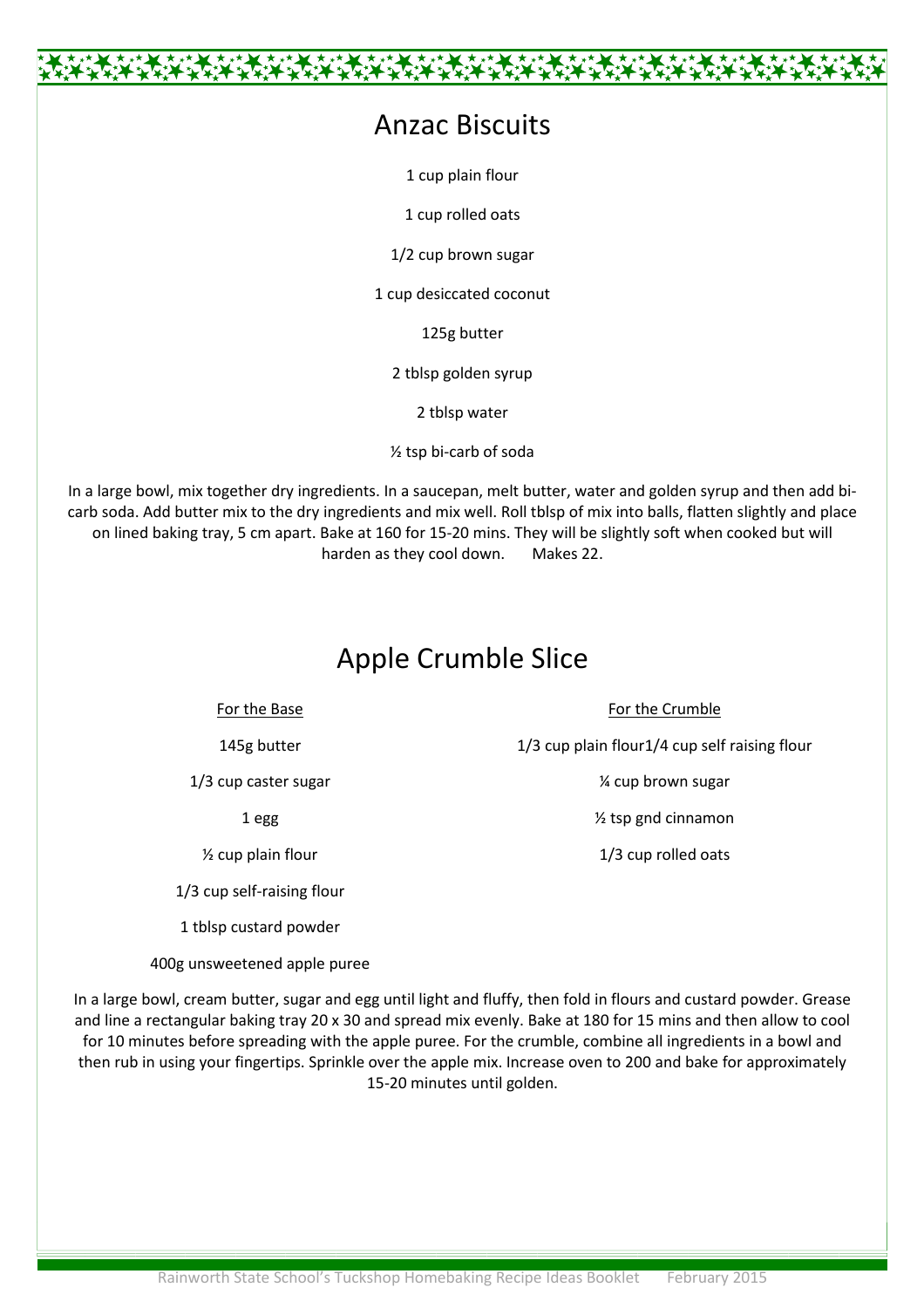| <b>Apricot and Sunflower Seed Bread</b> |                                            |
|-----------------------------------------|--------------------------------------------|
| 125g butter, at room temperature        | 1/ <sub>2</sub> tsp ground cinnamon        |
| $\frac{1}{2}$ cup brown sugar           | $\frac{1}{2}$ tsp ground allspice          |
| 1/4 cup golden syrup                    | 2 eggs, lightly beaten                     |
| 2/3 cup buttermilk                      | 1/ <sub>2</sub> cup sunflower seeds        |
| 1 tblsp finely grated orange zest       | 1/ <sub>2</sub> cup chopped dried apricots |
| 1 % cup self-raising flour              | $\frac{1}{2}$ tsp bi-carb of soda          |

In a small bowl, soak apricots with bi-carb soda in boiling water for 10 mins and then drain. In a saucepan, combine butter, sugar, syrup, buttermilk and zest and on a low heat, stir until butter is melted. Cool for 5 mins. Sift together flour and spices into a large bowl, then add butter mix, eggs, nuts and apricots. Stir until just combined. Pour into a greased and lined 12 x 22 cm loaf pan and bake at 180 for about 45 mins or until skewer comes out clean. Stand in tin for 15 mins before turning out. Cut to serve 10.

#### Banana Cake

125g butter, cubed at room temp

400g peeled ripe banana, mashed

125g castor sugar

250g self-raising flour

4 eggs

Cream butter and sugar. Add eggs, one at a time and mix well. Add banana mix and stir until combined. Finally add flour and mix well. Pour mix into a greased and lined 18 x 10 cm loaf tin and bake at 160 for 30 mins or until skewer comes out clean. Cut to serve 10.

## Banana and Date Bread

110g dates, pitted and chopped

1 tsp bi-carb soda

125ml boiling water

2 cups plain flour

2 tsp baking powder

2 eggs, lightly beaten

½ cup brown sugar

125g melted butter

2 medium bananas, mashed

1 tsp ground cinnamon

Soak dates in boiling water with the bi-carb and set aside. Mix flour, baking powder, and brown sugar in a large bowl or Kitchen Aid. Add butter and eggs and mix until combined. Now fold through banana, date mix and cinnamon. Pour into a greased and lined 18 x 10 cm loaf tin and bake at 170 for approx. 40 mins or until skewer comes out clean. Cut to serve 10.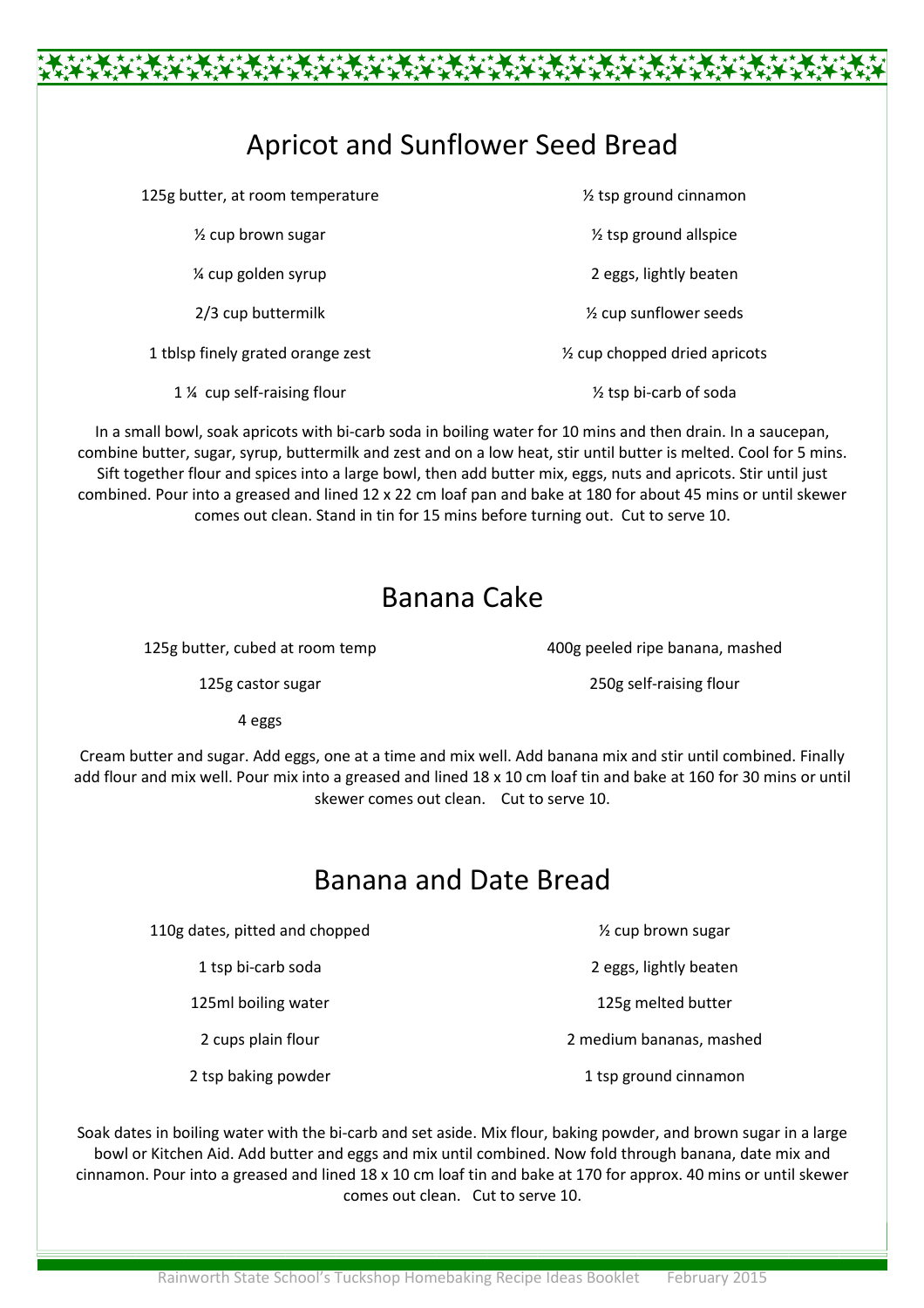### Banana, Date and Rolled Oat Cookies

| 125g softened butter      | 1 $\frac{1}{2}$ cup plain flour     |
|---------------------------|-------------------------------------|
| 1 tsp lemon zest          | 1/ <sub>2</sub> tsp bi carb of soda |
| <b>34 cup brown sugar</b> | 1 cup rolled oats                   |
| 1 egg yolk                | 1/ <sub>2</sub> cup chopped dates   |
| 1/3 cup mashed banana     | 2/3 cup extra rolled oats           |

Using a mixer, beat butter, zest, sugar and yolk. Stir in banana, then sifted flour and rest of ingredients until combined. Roll level tablespoons of mix into balls then coat in extra oats and place on lined baking tray 5 cm apart. Bake for 15 minutes at 180. Makes 28.

### Crunchy Muesli Cookies

| 1 cup rolled oats                       | 1/3 cup chopped dried apricots    |
|-----------------------------------------|-----------------------------------|
| $\frac{1}{2}$ cup wholemeal plain flour | $\frac{1}{2}$ cup sunflower seeds |
| $\frac{1}{2}$ cup plain flour           | 125g butter, chopped              |
| $\frac{1}{2}$ cup brown sugar           | 2 tblsp golden syrup              |
| 2 tsp ground cinnamon                   | $\frac{1}{2}$ tsp bicarb of soda  |
| % cup dried cranberries                 | 1 tblsp boiling water             |

In a large bowl, combine dried ingredients. In saucepan, melt butter and syrup over a low heat and once melted add boiling water and bi carb of soda. Add this mix to dried ingredients and combine. Roll level table spoons of mix into balls and place 5 cm apart on a lined baking tray. Flatten slightly and bake at 150 for 20 minutes, allowing to cool on the tray. Makes 22.

#### Sticky Bran Fruit Cakes

| 1 cup plain flour             | 1 cup bran flakes     |
|-------------------------------|-----------------------|
| 2 tsp baking powder           | 50g butter            |
| $\frac{1}{2}$ cup brown sugar | 3 tblsp golden syrup  |
| $\frac{1}{2}$ tsp baking soda | 1 ripe banana, mashed |
| 1 tsp cinnamon                | % cup milk            |
| $\frac{1}{2}$ tsp allspice    | 1 egg, beaten         |

¼ cup chopped dried apricots

Place all dry ingredients together in a bowl and make a well in the centre. Melt butter and golden syrup together, mix with the remaining wet ingredients and pour into the well. Stir briefly to just combine. Spoon into ½ cup capacity muffin tin lined with patty pans and bake at 190 for 15 – 20 mins or until a skewer comes out clean. Makes 12.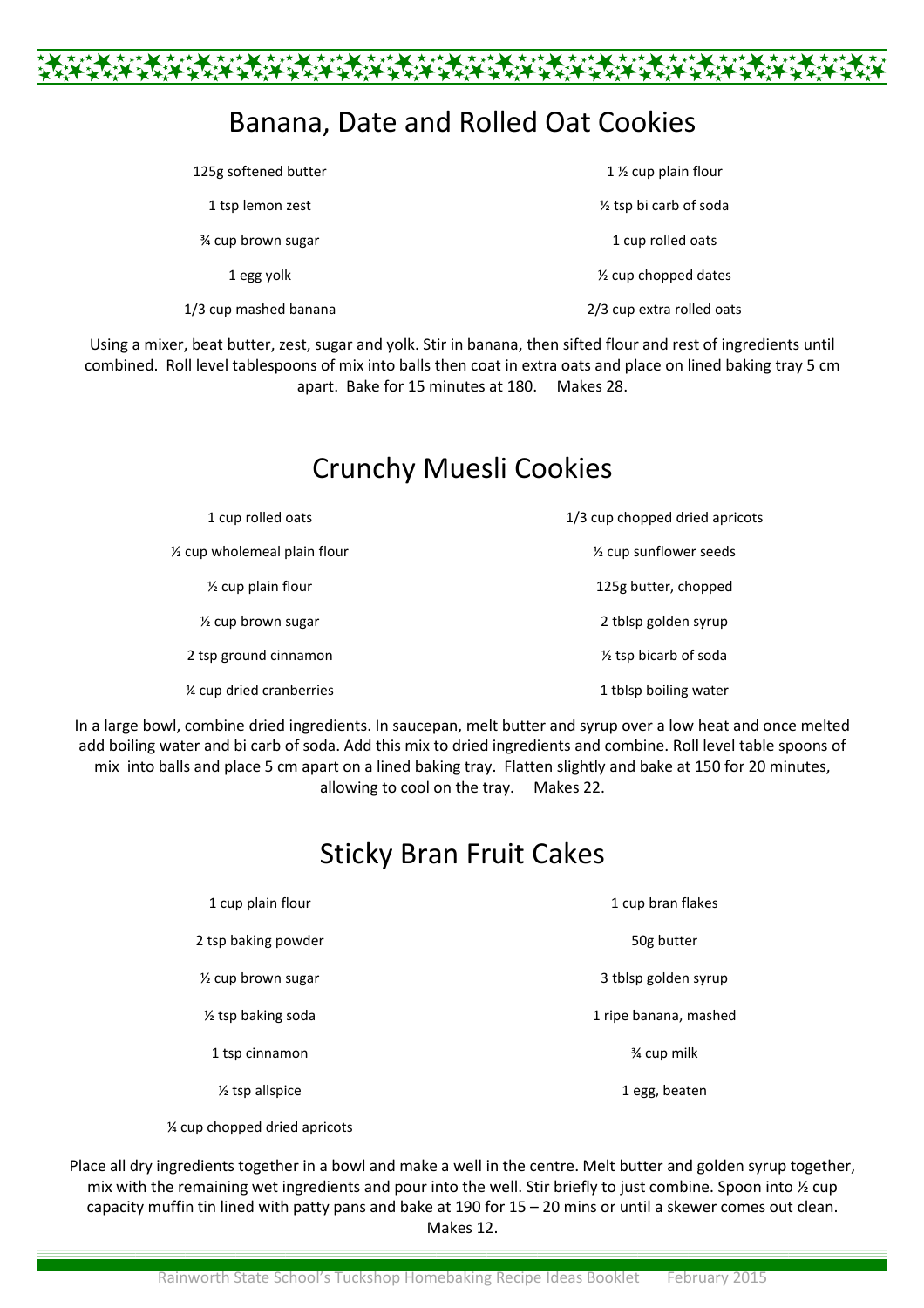

#### Banana, Honey and Seed Loaf

1 tblsp sesame seeds ¼ cup sunflower seeds ¼ cup pepitas ½ cup light olive oil 1/3 cup brown sugar ¼ cup honey 2 eggs

½ cup mashed banana ½ cup buttermilk ¼ cup oats ¼ cup sultanas 1 ¼ cup self-raising flour 1 tsp cinnamon

Combine seeds in a small bowl and set aside. Place oil, sugar, honey, eggs, banana, buttermilk, oats, sultanas, sifted flour and cinnamon and 2/3 of the seeds in a large bowl. Stir until combined. Pour into a greased and lined 10 x 18 cm loaf tin. Sprinkle the remaining seeds on top and bake at 180 for approximately one hour or until skewer comes out clean. Cut into 10 portions.

## Carrot Fruit Salad Cake

½ cup raw sugar ½ cup veg oil 1 tsp vanilla essence 2 eggs ½ cup canned fruit salad, drained and chopped 1 ripe banana, mashed ¾ cup self-raising flour pinch of salt ½ tsp bi-carb soda ¼ cup desiccated coconut 1 ½ tsp ground cinnamon 1 tsp ground allspice

1 cup grated carrot

Whisk sugar, oil and vanilla together in a large bowl. Add eggs, one at a time, beating until mixture is creamy. Stir in fruit salad, banana and grated carrot. Add sifted flour and spices, bi-carb soda and coconut and stir to combine. Spoon mixture into a greased and lined 20 cm spring-form tin and bake at 175 for approx. 40 mins or until skewer comes out clean. When cool, spread with lemon cream cheese icing.

### Lemon Cream Cheese Icing

Beat all ingredients together until creamy.

1 cup cream cheese, softened

50g melted butter

½ cup icing sugar

zest of one lemon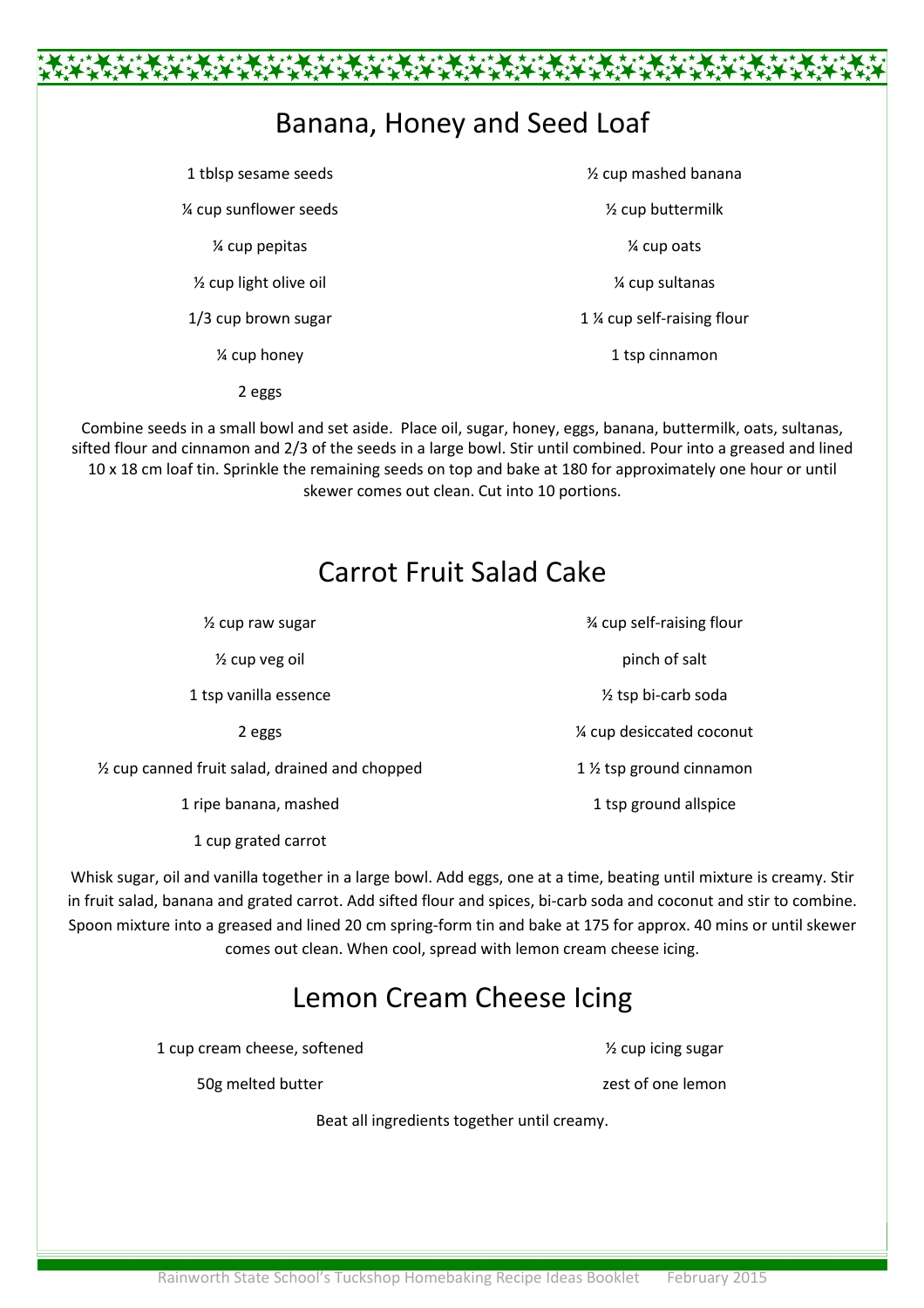## Coconut, Chocolate and Raspberry Slice

1 cup wholemeal self-raising flour

1 cup shredded coconut

1/3 cup rolled oats

1/3 cup cocoa

125g melted butter 2/3 cup raw sugar

1 egg

2/3 cup frozen raspberries, crumbled

In a large mixing bowl, mix together dry ingredients. Now add melted butter and lightly beaten egg, stir until combined and then fold through raspberries. Pat mix into a greased and lined 18 x 26cm tin and bake at 180 degrees C for 22 mins. Cut to serve 15.

## Banana, Blueberry and Chocolate Muffins

1 cup self-raising flour

2/3 cup wholemeal self-raising flour

¼ cup cocoa

3/4 cup raw sugar

1 cup natural yoghurt

In a large mixing bowl, combine dry ingredients. Stir in yoghurt, beaten egg and oil until just combined. Now fold through banana and blueberries. Spoon mix into 1/3 cup lined muffin tin with patty pans and bake at 180 degrees C for approx. 25 mins until done. Makes 12.

### Easy Banana and Blueberry Loaf

| 130ml plain yoghurt               | 125g plain flour                  |
|-----------------------------------|-----------------------------------|
| $\frac{1}{2}$ tsp bi carb of soda | $\frac{1}{2}$ tsp baking powder   |
| 50g unsalted butter, melted       | $\frac{1}{2}$ tsp ground cinnamon |
| 100g caster sugar                 | 130g ripe mashed banana           |
| 1 egg, lightly beaten             | 1/2 cup frozen blueberries        |

In a large bowl mix together the yoghurt and bi-carb of soda and leave to stand for 5 minutes. Now add, sugar, egg and melted butter and mix. Add sifted flour, baking powder and cinnamon and stir until combined. Finally add banana and blueberries. Pour into greased and lined 10 x 18 cm loaf tin and bake at 180 for around 40 mins or until a skewer inserted comes out clean. Leave to stand in tin for 15 mins and then turn out onto wire a rack to cool completely. Cut to serve 10.

1 egg

½ cup veg oil

1 large banana, mashed

2/3 cup frozen blueberries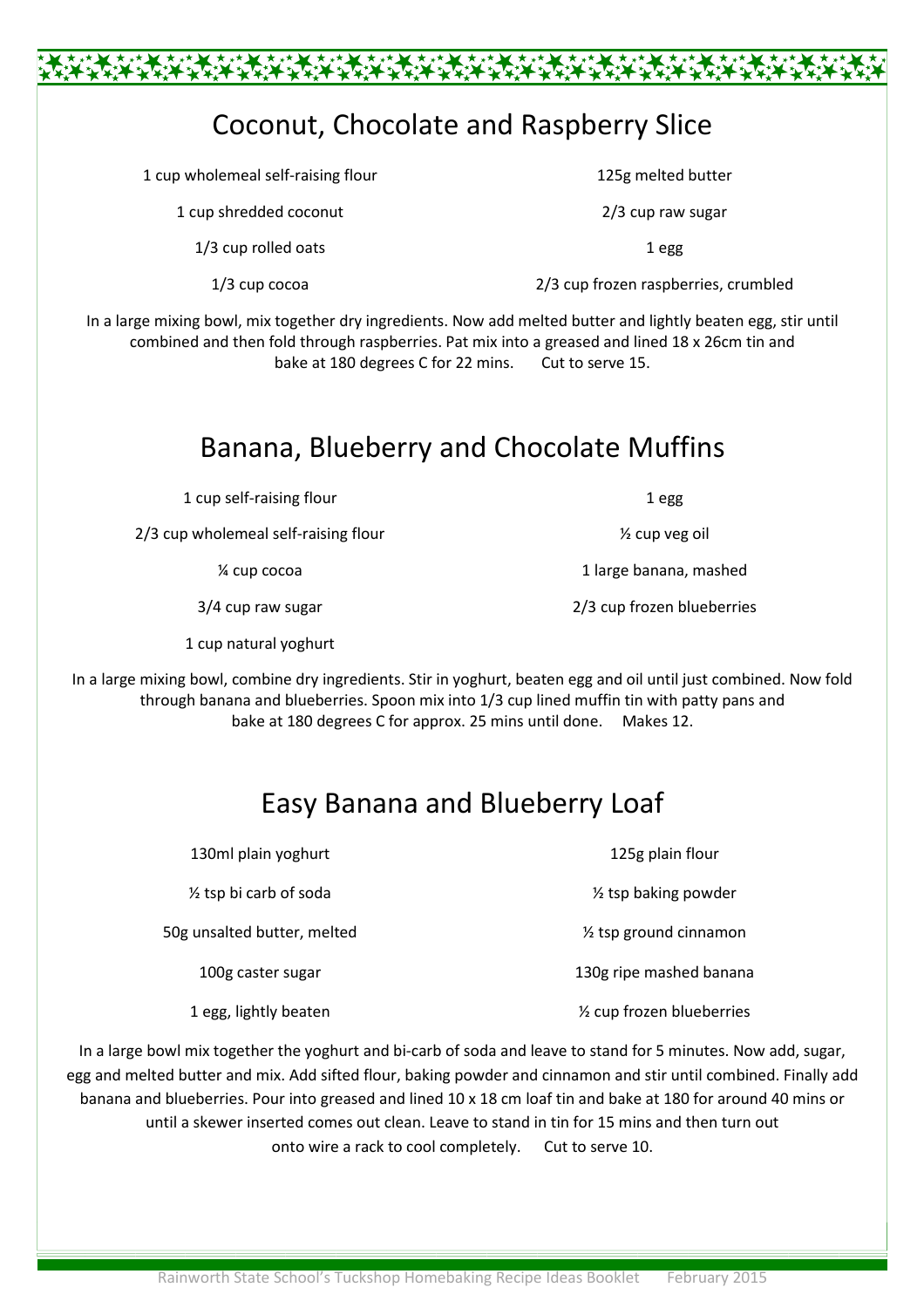### Bill's Healthier Chocolate and Date Brownie

\*\*\*\*\*\*\*\*

| 140g unsalted butter              | 1 tsp baking powder   |
|-----------------------------------|-----------------------|
| 140g pitted dates, finely chopped | 95g brown sugar       |
| 60g cocoa                         | 3 eggs                |
| 90g plain flour                   | 1 tsp vanilla extract |

Melt the butter in a saucepan and add dates. Leave to stand for 10 minutes. In a large bowl, sift in the cocoa, flour and baking powder, then add the sugar and stir to combine. In another bowl, whisk eggs and vanilla and add to butter mixture. Combine butter and egg mix to flour and stir until incorporated. Pour the mix into a greased and lined 20cm square tin and bake at 160 for 20 minutes or until set. Allow to cool on a wire rack and cut when cool.

#### Mini Pineapple and Carrot Cakes

| 2/3 cup plain flour            |  |
|--------------------------------|--|
| 1 cup self-raising flour       |  |
| 1 tsp bi-carb of soda          |  |
| $\frac{1}{2}$ cup caster sugar |  |
| 1 tsp gound cinnamon           |  |

440g can of crushed pineapple 320g finely grated carrot 2/3 cup veg oil 2 eggs, lightly beaten

Sift dry ingredients and add carrot and pineapple. Now stir in oil and egg, being careful not to over mix. Place into muffin trays lined with patty pans. Bake at 180 until skewer comes out clean. Makes 18.

### Overnight Muesli and Date Muffins

| 1 % cup plain flour           | $\frac{1}{2}$ cup all bran   |
|-------------------------------|------------------------------|
| 1 % cup toasted muesli        | <b>3/4 cup chopped dates</b> |
| 1 tsp ground cinnamon         | 1 large ripe banana, mashed  |
| 1 tsp bi-cab of soda          | 1 1/2 cup buttermilk         |
| $\frac{1}{2}$ cup brown sugar | $\frac{1}{2}$ cup veg oil    |
| 1 egg, lightly whisked        |                              |

Mix all the dried ingredients and then add buttermilk, egg and oil. Allow the mix to rest overnight and place in muffin trays lined with patty pans. Bake at 180 until skewer comes out clean. Makes 16.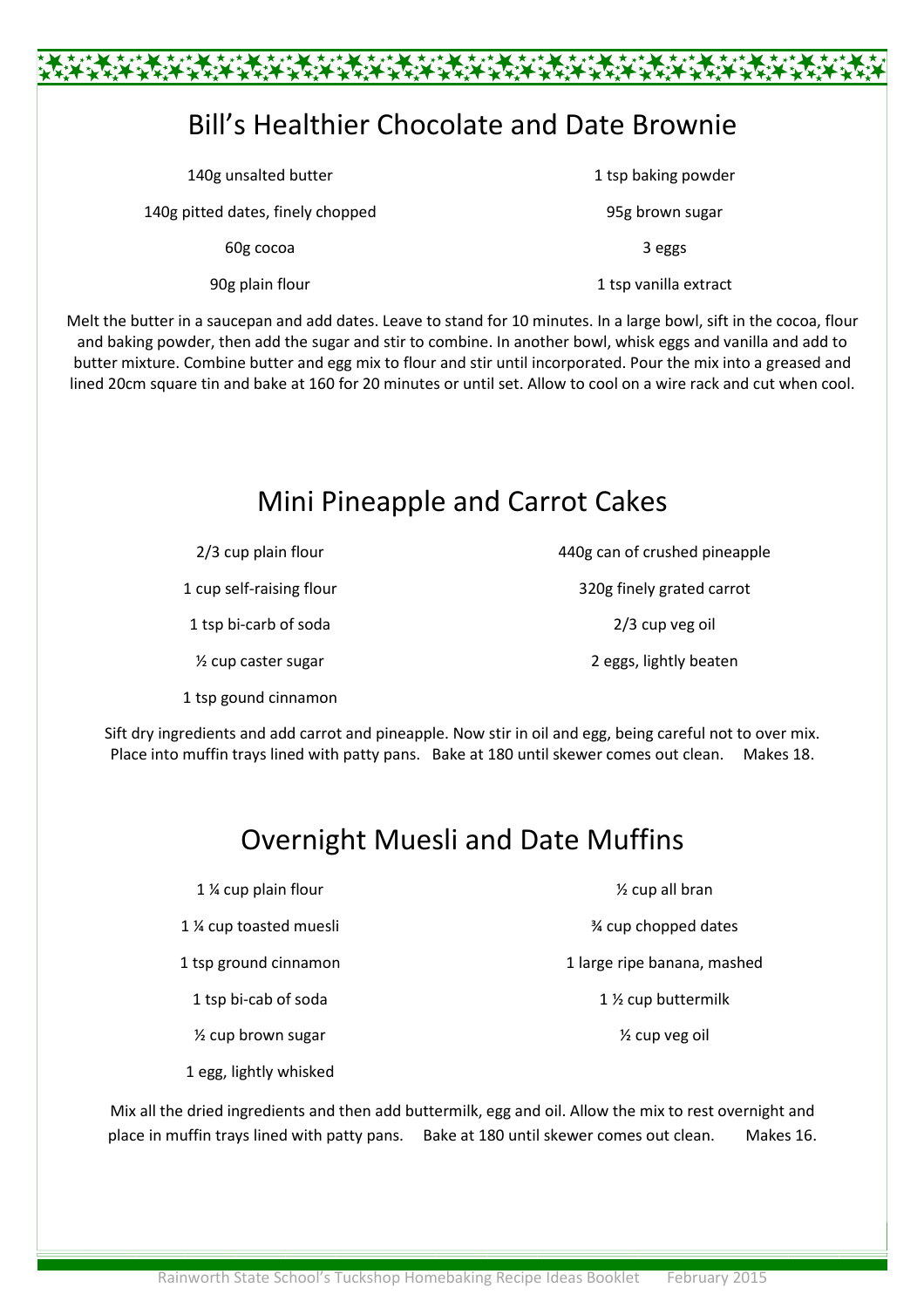

| 150g unsalted butter       | 1 tsp baking powder |
|----------------------------|---------------------|
| 175g soft brown sugar      | pinch of salt       |
| 1 egg, lightly beaten      | 235g rolled oats    |
| 2 tsp vanilla extract      | 125g raisins        |
| 125g wholemeal plain flour |                     |

Cream the butter and sugar until fluffy and smooth. Add the egg and vanilla, then sift in flour and baking powder and mix lightly. Add oats and raisins and mix. Roll tablespoons of the mix into balls and place on lined baking trays. Flatten the balls with a fork dipped in flour. Bake for 20 mins at 180, or until pale and golden.

Cool on trays for 5 mins before transferring to a wire rack to cool completely.

#### Berry Yoghurt Muffins

| 135g self-raising flour           | 125ml natural yoghurt              |
|-----------------------------------|------------------------------------|
| 200g wholemeal self-raising flour | 2 eggs, lightly beaten             |
| 1 tsp ground cinnamon             | 2 tblsp veg oil                    |
| 155g brown sugar                  | 250g frozen or fresh mixed berries |

250ml buttermilk or milk

Sift flours and cinnamon together in a large bowl. Stir in the sugar and then make a well in the centre. In a separate bowl, whisk oil, yoghurt, buttermilk and eggs and pour into flour and egg mix, mixing lightly to combine. Add berries and fold through gently. Be careful not to over mix as your muffins will be tough. Spoon into <sup>1/2</sup> cup capacity muffin tin lined with patty pans and bake at 180 for 20 minutes or until golden.

### Pear, Raspberry and Muesli Loaf

| 1 1/ <sub>2</sub> cup self-raising flour | 125g melted butter           |
|------------------------------------------|------------------------------|
| $\frac{1}{2}$ tsp bi-carb of soda        | 1 egg, whisked               |
| % cup toasted muesli                     | 1 ripe pear, cored and diced |
| $\frac{1}{2}$ cup brown sugar            | 1/2 cup frozen raspberries   |
| 3⁄4 cup buttermilk                       | rolled oats                  |

In a large bowl sift flour and bi-carb and then add sugar and muesli. Stir until combined. In a smaller bowl mix together milk, egg and butter and add to dry ingredients, mixing until just combined. Now fold through pear and raspberries and pour mix into a 12 x 22 cm greased and lined loaf tin and sprinkle with extra rolled oats to decorate. Bake at 180 for around 45 mins or until skewer comes out clean. Allow to rest in tin for 15 mins before turning out onto a wire rack to cool. Cut to serve 10.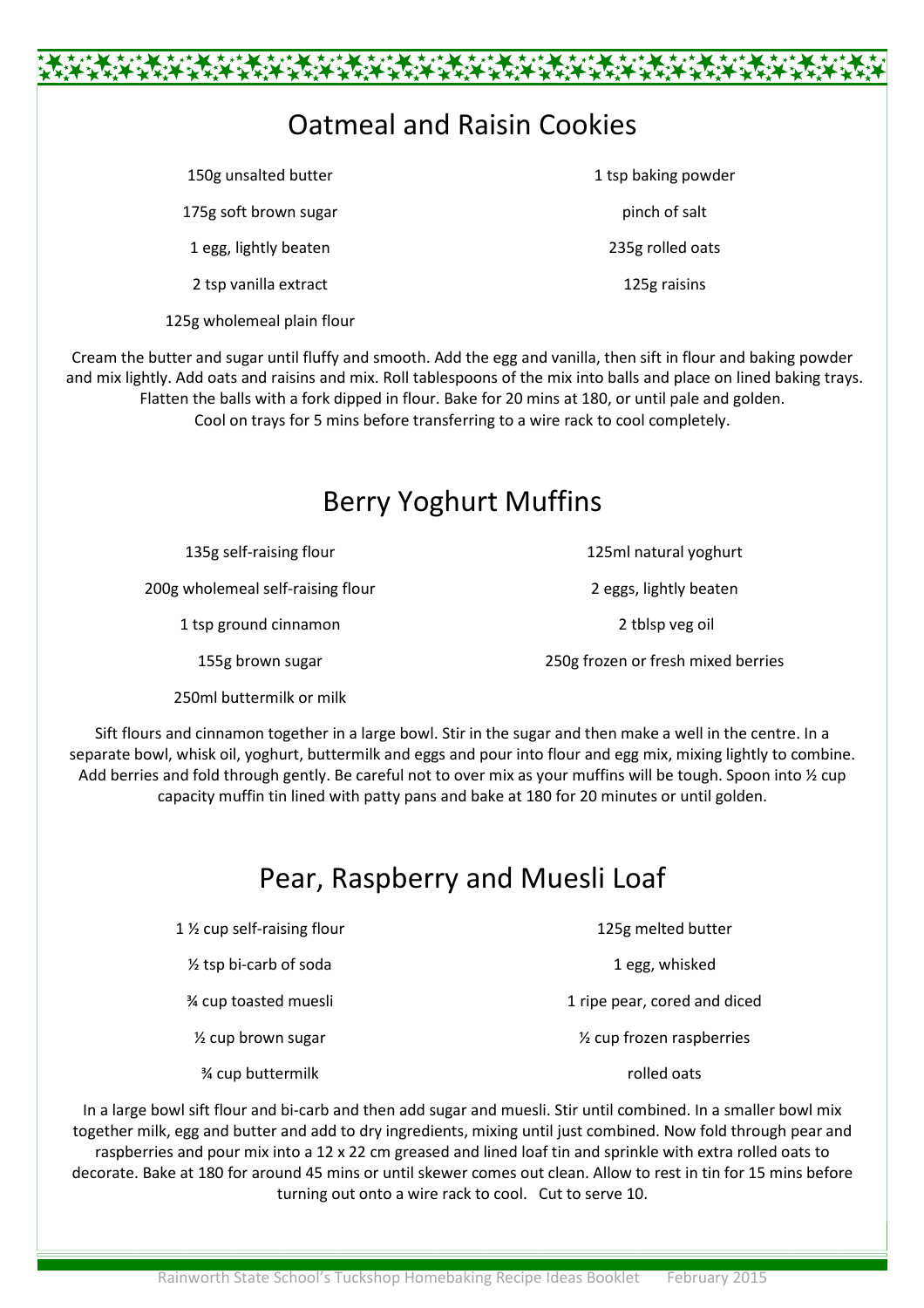### Sugar Free Chewy Apricot Muesli Bars

100g dried apricots, chopped 100g dried prunes, chopped Juice of 1 orange 2 eggs, lightly beaten 75g melted butter 2 cups rolled oats 1 cup desiccated coconut

1/3 cup plain flour 1 tblsp honey 1/3 cup sultanas ½ tsp ground cinnamon ½ tsp baking powder pinch of salt

In a food processor, blitz dried apricots, prunes and orange juice. Add eggs, honey and butter and pulse until well combined. In a large bowl, mix oats, coconut, flour, cinnamon, baking powder, salt and sultanas. Add dried fruit mix and stir until well combined. Press mix firmly into a 20 x 30 cm greased and lined tin and bake at 180 for 15 – 20 mins. Allow to cool in tin and cut into squares when cool with a serrated edge knife.

### Yoghurt Fruit Loaf

100g softened butter

2 tsp orange zest

¾ cup caster sugar

2 eggs

2 cups wholemeal self-raising flour

Beat butter, zest, sugar, eggs, flour, yoghurt and juice on low speed until just combined. Stir in fruit. Pour into 10 x 18 cm greased and lined loaf tin. Cover with foil allowing for room to rise. Bake for 1 hour at 180 and then remove foil and bake for a further 15 mins or until skewer comes out clean. Cut to serve 10.

1 cup yoghurt

1/3 cup orange juice

1 cup chopped dried fruit (apples, peaches, pears, figs etc)

1 cup sultanas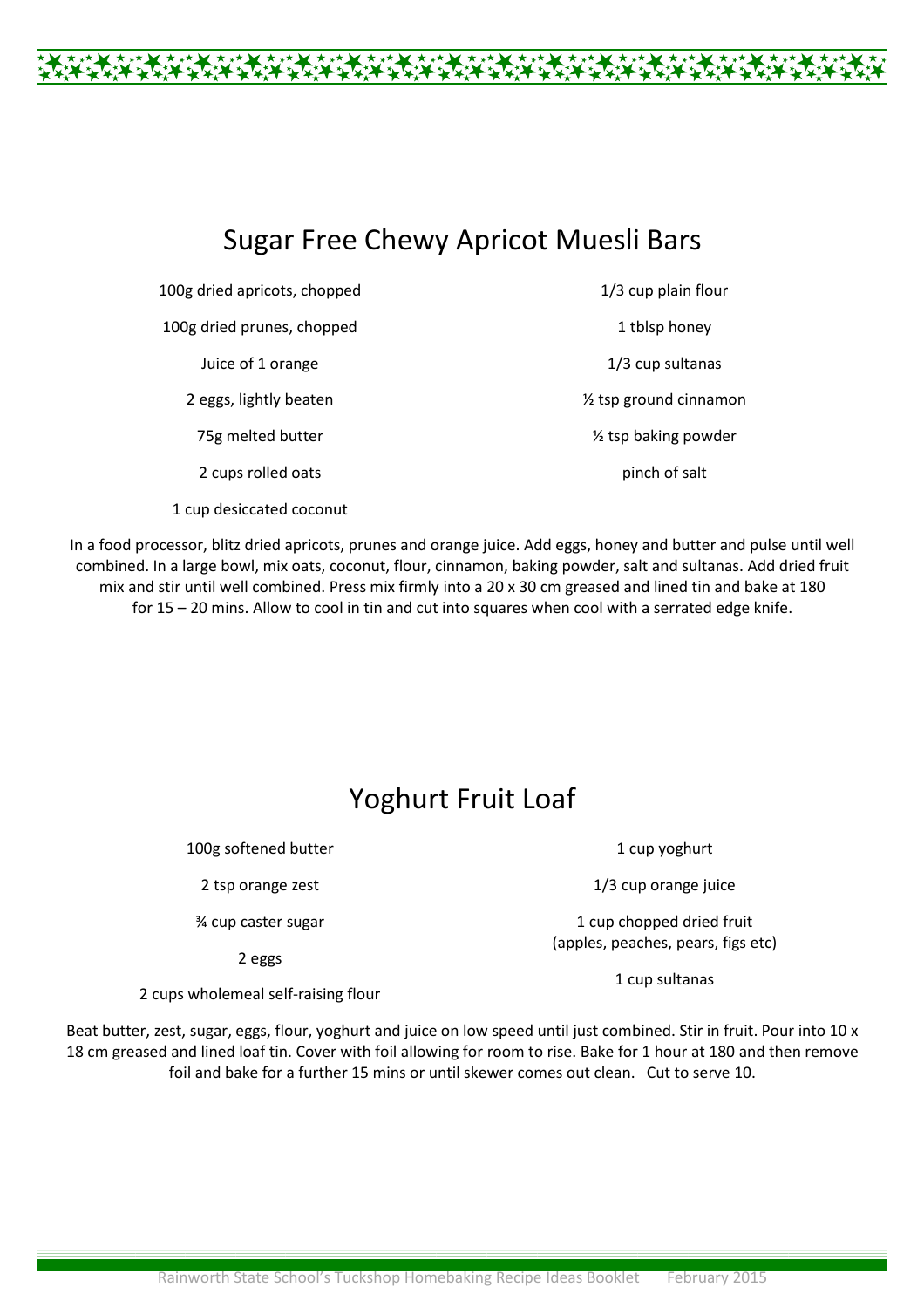## Jenny's Sticky Date Pudding Pies

40 pitted dates, approx. 1.5 cups

½ tsp bi-carb soda

1/3 cup boiling water

½ cup flour (or use gluten free flour, sorghum flour etc)

Roughly chop dates, and place in a large bowl, adding the bi-carb and then pour over boiling water, leaving to stand for 15 minutes till softened. Now add butter, rice malt syrup, flour and baking powder, mixing well to combine. Lightly whisk egg and add to mix, stirring to combine. Spoon mixture into ½ cup capacity muffin patty pans (up to half way) and bake for 20 minutes at 180 degrees till golden and cooked through. This mix will make 10.

## Tania's Banana and Pear Loaf

210g plain flour, or wholemeal plain flour

125g softened butter

200g raw caster sugar

2 eggs, lightly beaten

1 large pear, grated

Using either a large bowl and a wooden spoon, kitchen aid or food processor, process all ingredients together. Be careful not to over process the mix or your loaf will be slightly tough, not light and fluffy. If using a processor, use pulse action to avoid over mixing. Pour mix into a greased and lined medium size loaf tin and bake at 170 degrees for 55-60 mins till cooked through. Allow to cool before removing from tin.

1 tsp baking powder

1 tsp bi-carb soda

pinch of salt

3 very ripe bananas, frozen and defrosted

125ml buttermilk



¼ cup softened butter

¼ cup rice malt syrup

1 egg